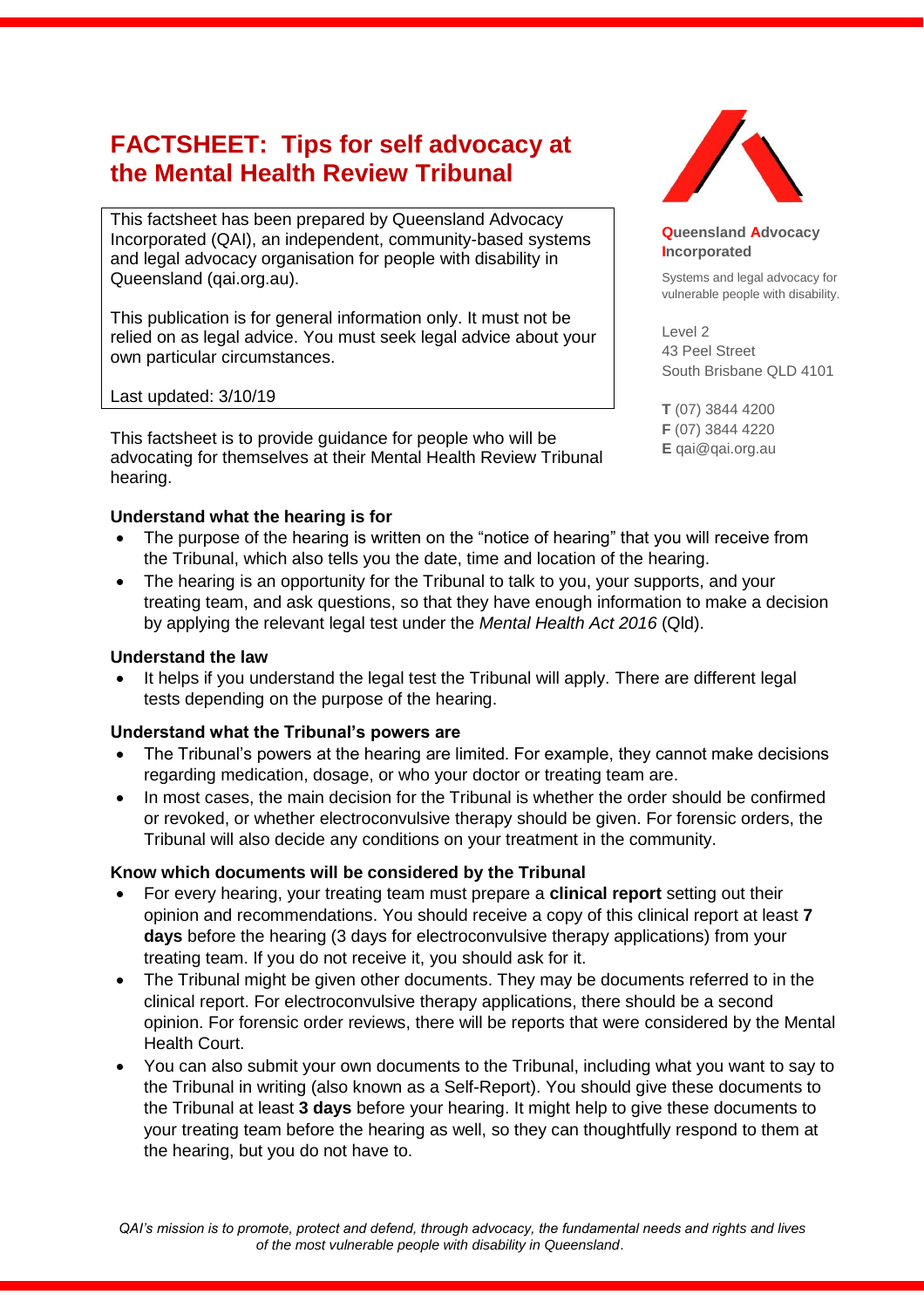You should receive all the documents that the Tribunal has before the hearing. If you are not sure whether you have all the documents, you can contact the Tribunal office and ask.

#### **Know who will be at your hearing**

- The Tribunal panel is usually 3 people: a lawyer, a psychiatrist and a community member.
- One or more people from your treating team will attend the hearing. You can ask your treating team who will be at your hearing.
- You can bring a support person to the hearing. You will need permission from the Tribunal to bring any more support people. The support person is there to help you say what you want to say. They are not there to speak for themselves or voice their own opinion.
- In addition to a support person, you can be represented by a lawyer or by a non-legal advocate. Your representative is there to express your views, wishes and preferences, or if you are unable to express these, to act in your best interests.
- You can ask other people to come to your hearing to give "evidence". For example, sometimes it can be helpful if a support worker is there to tell the Tribunal how you are managing in the community.
- If the hearing is about a forensic order, then the Attorney-General's lawyer is allowed to attend the hearing. Their role is to represent the public interest.
- The people at the hearing might be there in person, they might be there by video conference, or they might be on the telephone.
- You should let the Tribunal know who you are bringing to your hearing.

#### **Know what to expect at the hearing**

- For most treatment authority review hearings and electroconvulsive therapy application hearings, the hearing will be approximately 30 minutes long. For other hearings, the hearing might be 1 hour or more.
- The Tribunal will start by telling you what the purpose of the hearing is and the documents they have read.
- The hearing is like a conversation. You might be given the choice of whether you would like to speak first, or whether you would first like to hear what the treating team has to say. The Tribunal will ask you questions, they will ask the treating team questions, and they may ask your support people questions. Your representative and the Attorney-General's lawyer (if at the hearing) are then allowed to say what decision they think the Tribunal should make and why.
- At the end of the hearing, the Tribunal will normally ask everyone to leave the room while they make a decision. The Tribunal will then ask everyone back into the hearing room and tell you their decision. Sometimes, the Tribunal need more time to make a decision and will give you their decision in writing on another day. You will always get the decision in writing.
- You have **60 days** from the day you receive the decision to make an appeal to the Mental Health Court. You can also write to the Tribunal and ask that they provide you with written reasons for their decision (known as a **statement of reasons**). The Tribunal will then send you a statement of reasons within **21 days**.

#### **Have a goal**

 Work out what your goal is for the hearing and stay focused on this goal at the hearing. It could be something that the Tribunal has the power to order, like getting your order revoked or getting more community treatment. However, it could be something else, like clarifying or correcting information in the clinical report, or making sure the treating team knows what you want to achieve.

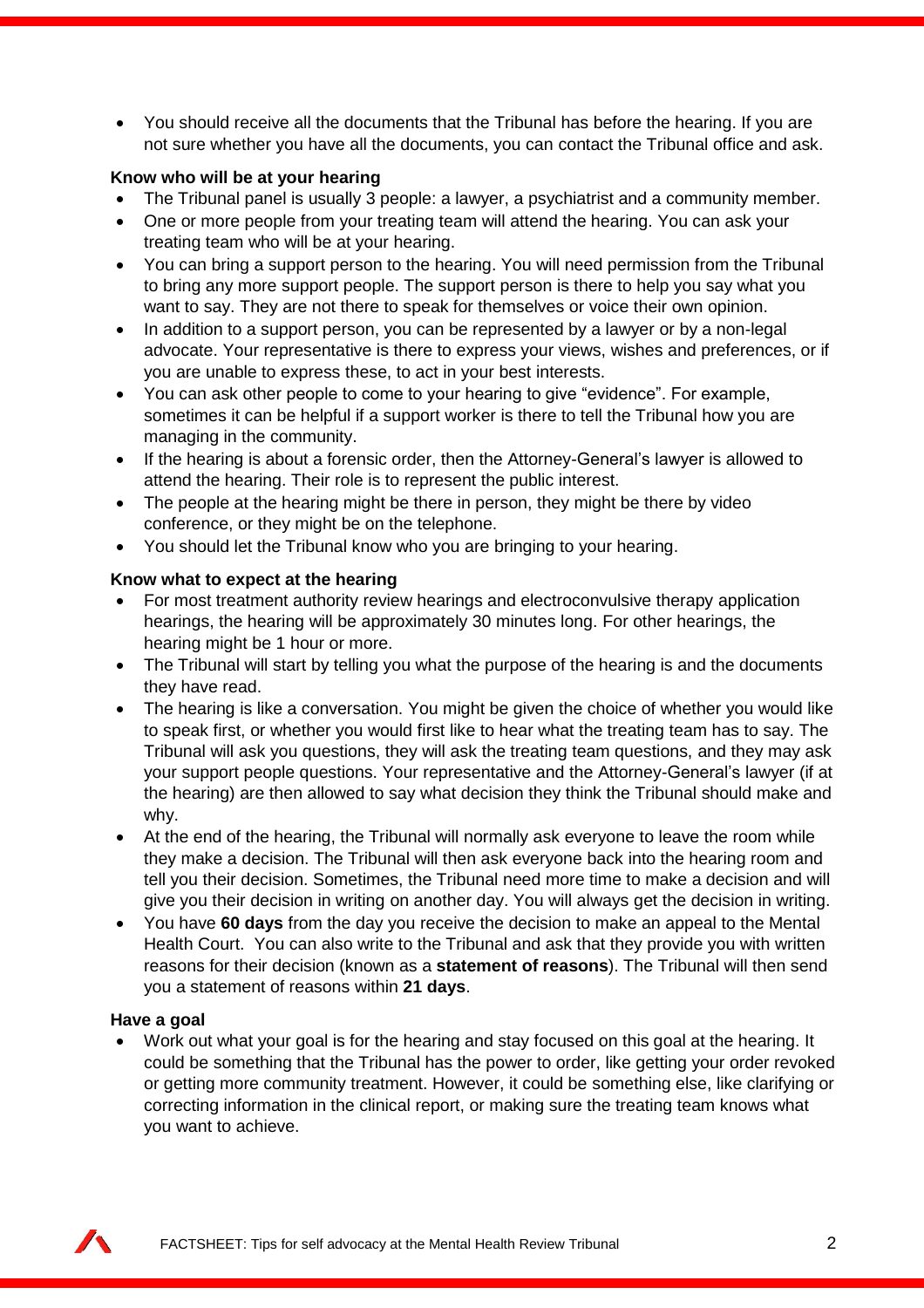#### **Know yourself and prepare**

- Reflect on your strengths and vulnerabilities and think about what you might need to be at your best.
	- $\circ$  Are you nervous speaking in front of people? Possible strategies: write down what you want to say, practice what you want to say.
	- $\circ$  Do you get emotional? What will help you manage these emotions? Possible strategies: know your warning signs and asking for a break in the hearing if you need; ask a support person to touch you on the arm to let you know when you might need to take a breath.
	- o Do you forget things? Possible strategies: Write down the five key matters you want to get across. Tell your support person what is important to you to say at the hearing. Ask your support person to take notes for you at the hearing.
- Read the documents do you have any questions for the treating team?
- If you are bringing someone with you to the hearing, make sure they know why you want them there, and that they understand what their role is.
- Look for any positives in your situation and try to put aside emotions and frustrations remain calm and respectful.
- Keep in mind that you are the expert on your own life and have confidence that your own views and wishes are important.
- Have a plan for after the hearing hearings can be stressful and emotionally draining. It can help to have something to look forward to after the hearing.

### Tips for treatment review meetings and other meetings with your treating team

Throughout your treatment, you will need to attend meetings with your psychiatrist, your case manager, and other members of your treating team. Sometimes these meetings are bigger, with family, friends and other people in your support network being asked to attend.

It can help if you prepare for these meetings in a similar way to preparing for Mental Health Review Tribunal hearings:

- Do you know what the meeting is for?
- Do you know what the meeting outcomes are expected to be? For example, if the outcome will be a report, who will the report be given to and will you be able to see it?
- Do you know who will be at the meeting and their role?
- Can you bring a support person?
- What are your goals for the meeting? Remain focused on these goals.
- Remain calm and respectful.
- Be prepared to listen and ask questions.
- At the end of the meeting, make sure you understand what the outcomes or agreed next steps are.
- If you are asked to agree to something you are not sure about, it is ok to ask for a bit more time to think about it.
- Take notes at or after the meeting so you have a record of what was said and agreed.

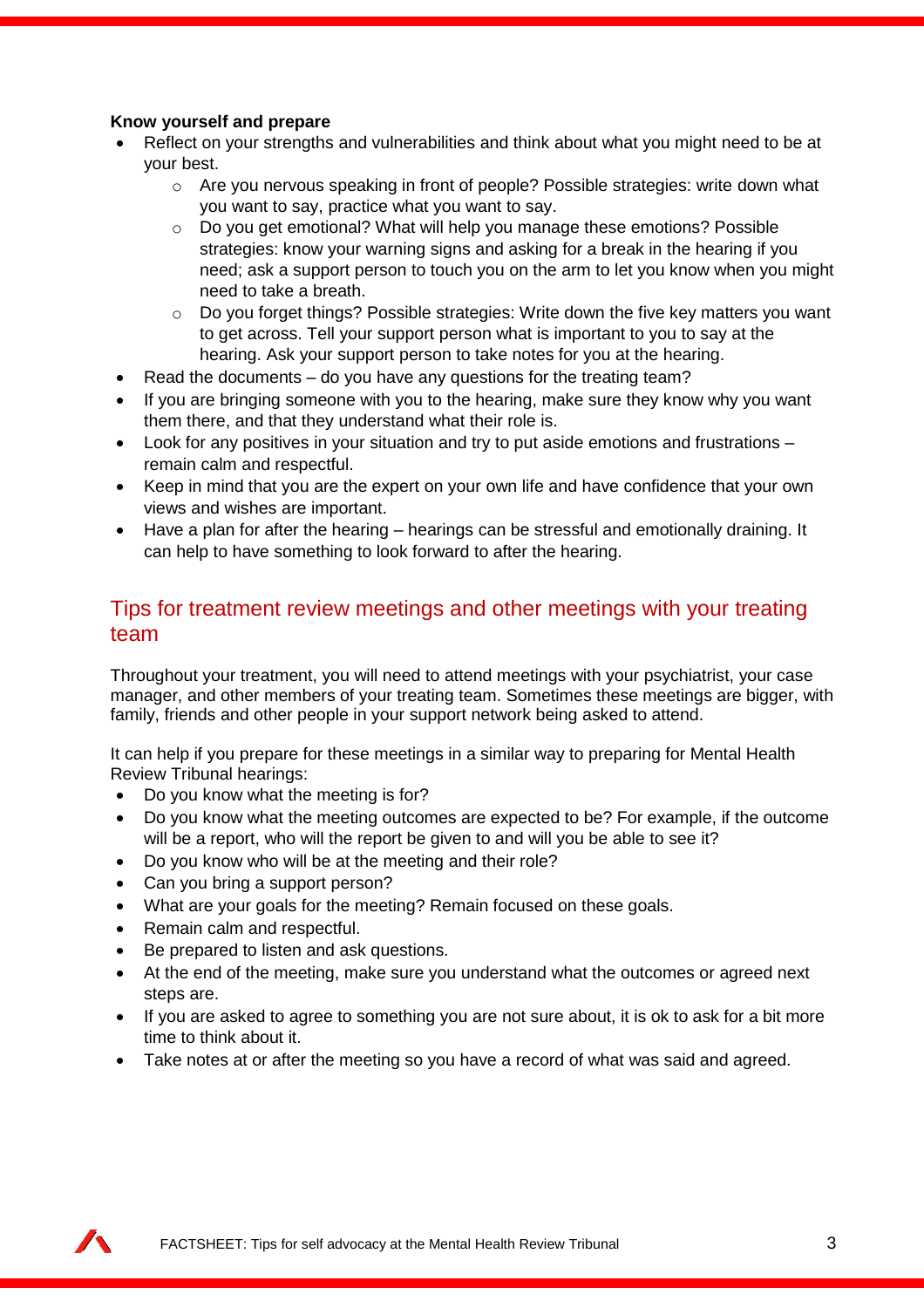# Getting more information and advice

After reading this factsheet, you probably still have questions. What is the relevant legal test? What is the likely outcome for my hearing? Who should I ask to come to my hearing? What documents or information should I be submitting documents to the Tribunal? It is always a good idea to get more information that is specific to your circumstances. You can get more information from:

- **Factsheets** for example:
	- o Queensland Health website: [https://www.health.qld.gov.au/clinical](https://www.health.qld.gov.au/clinical-practice/guidelines-procedures/clinical-staff/mental-health/act/resources/patient-rights)[practice/guidelines-procedures/clinical-staff/mental-health/act/resources/patient](https://www.health.qld.gov.au/clinical-practice/guidelines-procedures/clinical-staff/mental-health/act/resources/patient-rights)[rights](https://www.health.qld.gov.au/clinical-practice/guidelines-procedures/clinical-staff/mental-health/act/resources/patient-rights)
	- o Mental Health Review Tribunal website: [https://www.mhrt.qld.gov.au/information](https://www.mhrt.qld.gov.au/information-for/patients)[for/patients](https://www.mhrt.qld.gov.au/information-for/patients)
	- o Queensland Advocacy Incorporated website: [https://qai.org.au/resources/legal](https://qai.org.au/resources/legal-information-and-guides/)[information-and-guides/](https://qai.org.au/resources/legal-information-and-guides/)
- **Independent Patient Rights Advisors** –are able to advise patients and their support networks about their rights under the Mental Health Act. Statewide contact details are available on the Queensland Health website; [https://www.health.qld.gov.au/clinical](https://www.health.qld.gov.au/clinical-practice/guidelines-procedures/clinical-staff/mental-health/act/resources/patient-rights)[practice/guidelines-procedures/clinical-staff/mental-health/act/resources/patient-rights,](https://www.health.qld.gov.au/clinical-practice/guidelines-procedures/clinical-staff/mental-health/act/resources/patient-rights) or you can ask your nurse, case manager or treating team for contact information.
- **Lawyers** are able to provide you with legal advice. There are limited private lawyers with expertise in this area of law. However, free legal advice is available from:
	- o Legal Aid Queensland: phone 1300 65 11 88
	- o Community legal centres: see<https://communitylegalqld.org.au/> and *Find Legal Help* by filtering by *Mental Health* and your location.

## Representation

You might decide you want representation for your hearing. Representation can be helpful if you find it very difficult to express your own views and wishes, your case raises complex factual or legal issues, or your human rights are at serious risk.

However, you should be aware that representation does not necessarily mean that you get the outcome you want. There are limits to what can be achieved depending upon the law and the evidence.

For some types of matters, you will be appointed a free lawyer for your hearing. This includes:

- If you are under 18 years old
- Electroconvulsive therapy application hearings;
- If the Attorney-General's representative will appear at your hearing

If you know the date for your hearing, you can contact Legal Aid Queensland Call Centre (1300 65 11 88) to find out if you have been appointed a lawyer.

If you have not been appointed a free lawyer, then you might be able to get legal or non-legal representation:

• From a private law firm for a fee;